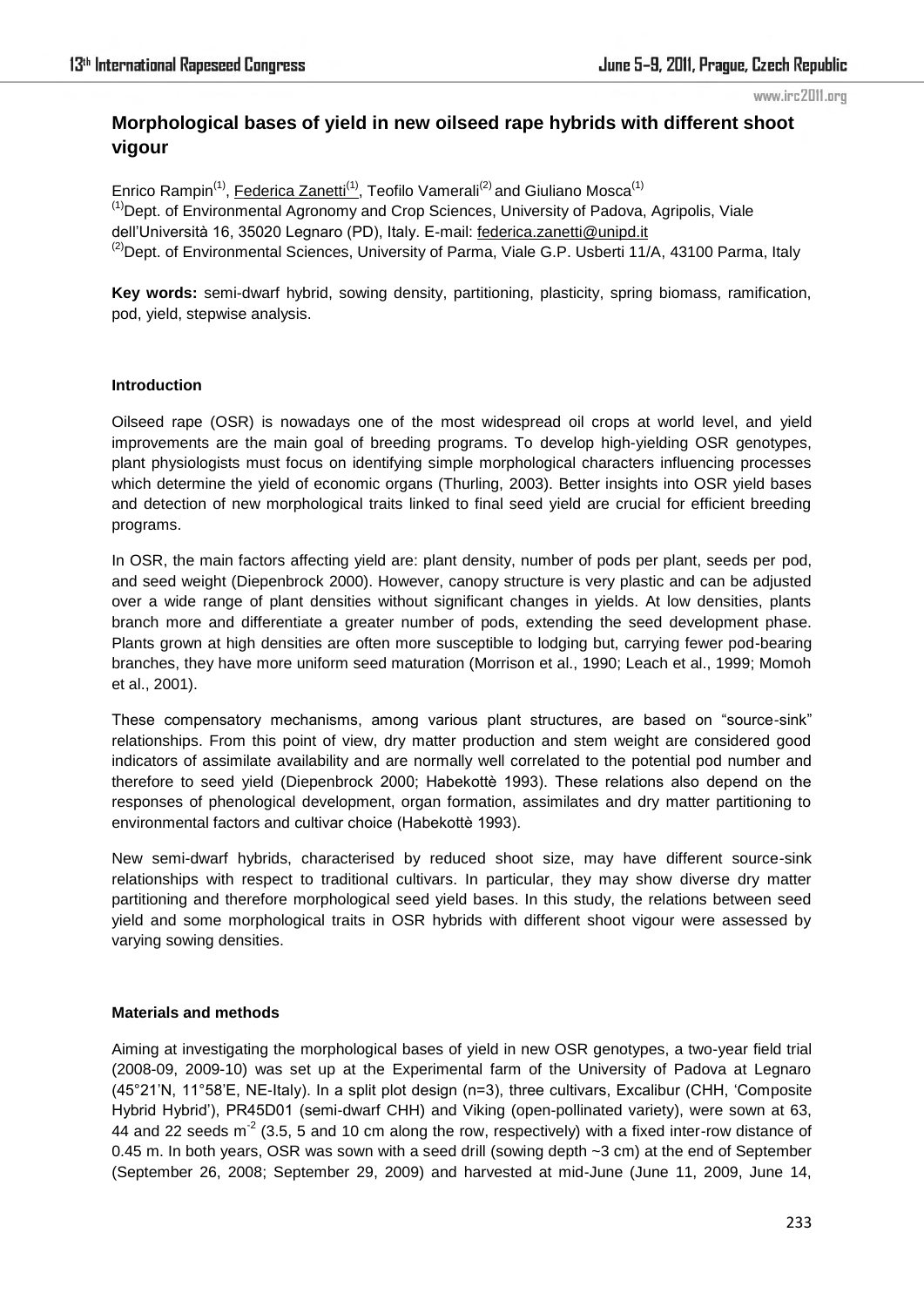2010). Pre-sowing (0-60-60 kg N-P-K ha<sup>-1</sup>), and spring fertilization (80 kg N ha<sup>-1</sup>) were the same for each plot.

In both years, OSR phenological development was recorded according to the BBCH scale. At 10 and 20 days after sowing (DAS) the seedling emergence rate (%) was assessed in order to examine the true plant density of each plot. Above-ground biomass accumulation (g DM  $m<sup>-2</sup>$ ) was monitored in both years throughout the crop cycle, particularly at the 29, 35, 65, 80 and 90 BBCH stages (beginning of shooting, full shooting, full flowering, seed filling and maturation). At the end of vegetative growth (end of flowering) and during the seed filling period, the weight fraction (% w/w) of green leaves, stems, branches and pods was revealed by biomass partitioning (15 plants for each plot). At the seed filling stage, the numbers of branches and pods bearing on the main raceme and branches were counted and, at maturity, seed yield and 1000-seed weight were analysed.

Statistical analysis was carried out by Statgraphics software (Manugistic Inc., Rockville, Maryland). ANOVA (analysis of variance) and the LSD test (P≤0.05) were used to evaluate differences among means for morphological parameters and seed yield. Correlation analysis and stepwise regression, with both forward and backward variable selection, were applied to seed yield in relation to fourteen independent morphological variables. Before regression analysis, the data of each variable were standardised by subtracting the mean and dividing by the standard deviation in order to make the regression coefficients of variables in the model comparable.

### **Results and discussion**

Emergence was high (~82%) and similar among genotypes, so that the true density in the plots was comparable and not very different from theoretical sowing density. As regards shoot biomass, the main effect 'genotype' (P≤0.05) was significant: the conventional hybrid (Excalibur) showed higher DM compared with the semi-dwarf and open-pollinated genotypes. The interaction 'genotype x sampling date' was also significant (P≤0.05); in particular, great differences among genotypes were observed at the shooting stage (35 BBCH), when Excalibur accumulated higher DM (370 g m<sup>-2</sup>) than Viking and PR45D01 (317 and 284 g DM m<sup>-2</sup>, respectively). This result suggests greater assimilate availability for the reproductive part of the cycle in Excalibur with respect to the other genotypes. Considering the main effect 'plant density', no significant differences were found for biomass (P>0.05), showing that compensatory mechanisms had taken place among plant structures. However, at 22 seeds  $m^2$ , OSR produced significantly lower DM at the two early observation dates (29 and 35 BBCH stages).

In addition, the tested genotypes showed different biomass allocation strategies in both partitioning surveys (Figs. 1, 2). The semi-dwarf genotype exhibited greater incidence of branches at full flowering and also at seed filling, whereas the other two cultivars allocated more DW to stems (P≤0.05). In particular, Excalibur and Viking both provided relative stem weights of ~51% at full flowering and ~35% at the seed filling stage. For PR45D01, the values were significantly lower: 43.5% at 65 BBCH and 29.2% at 80 BBCH, respectively (mean of two years). Considering the number of branches (Fig. 3), no significant differences were detected among genotypes (main effect 'genotype': P>0.05). However, a significant interaction 'genotype x sowing density' was highlighted (P=0.09), PR45D01 providing more branches at 63 seeds  $m<sup>2</sup>$ , whereas Excalibur and Viking did not show any difference between the highest and intermediate sowing densities. As regards pods (Fig. 4), the conventional hybrid achieved the highest values, in particular at 44 seeds m<sup>-2</sup> (~7400 pods m<sup>-2</sup>; mean of two years). The semi-dwarf hybrid confirmed its good adaptability at high sowing densities, differentiating the highest number of pods at 63 seeds  $m^2$  (~6900 pods  $m^2$ ; mean of two years).

These morphological responses, also concerning seed yield, showed a significant interaction 'genotype  $\times$  sowing density' (Fig. 5). Excalibur showed the greatest productivity (4.0 t ha<sup>-1</sup> DM) at the lowest plant density and Viking  $(3.1 \text{ t} \text{ ha}^{-1} \text{ DM})$  at the intermediate density.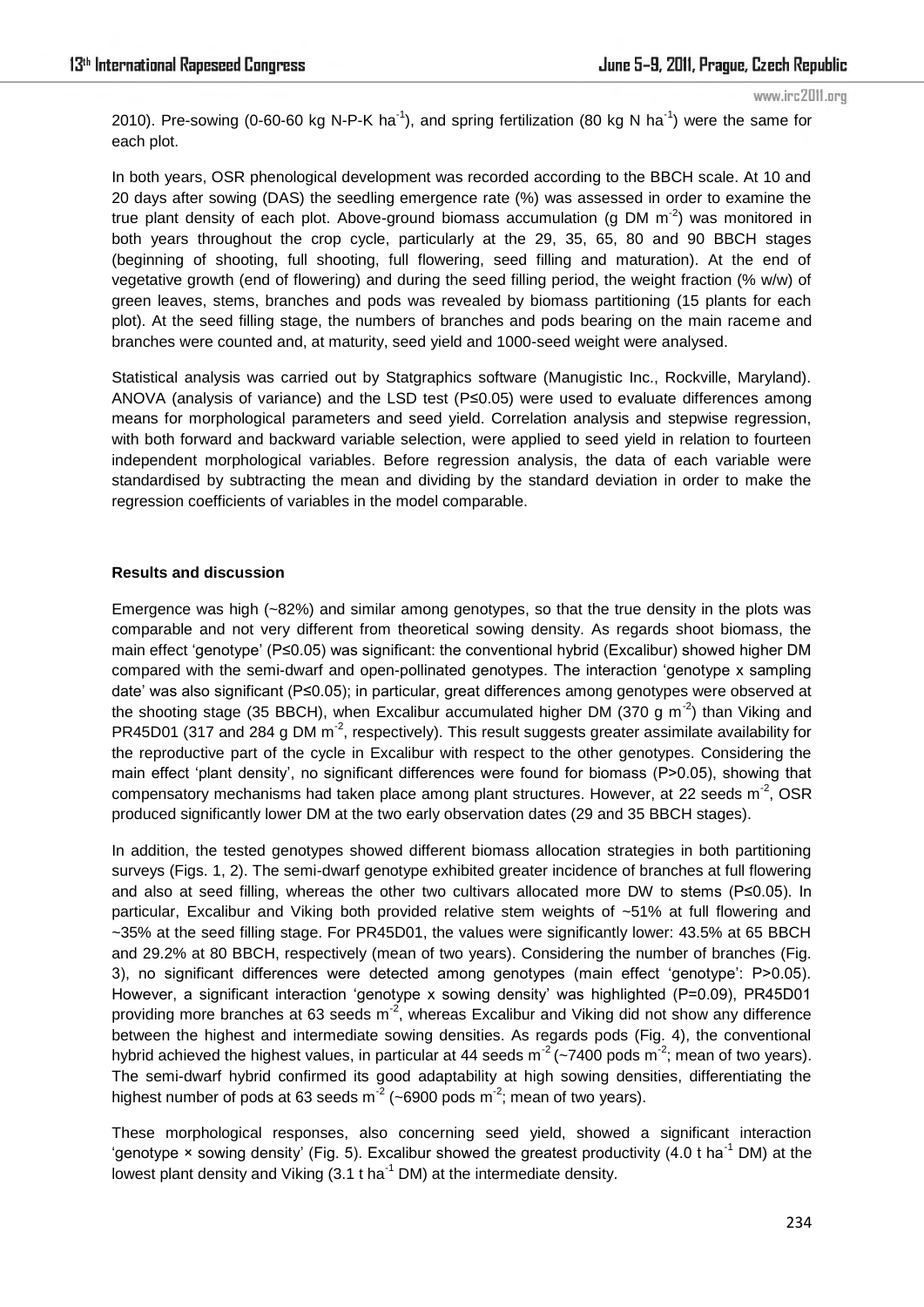

**Fig. 1**. Relative weight (%) of green leaves, branches, stems and pods on total DM  $(g \ m^2)$  produced at full flowering (65 BBCH) by PR45D01, Excalibur and Viking. Each year analysed separately. Letters: statistically different values within same year (LSD test, P≤0.05). Vertical bars: standard error.

**Fig. 2**. Relative weight (%) of green leaves, branches, stems and pods on total DM  $(g \ m^2)$  produced at seed filling (80 BBCH) by PR45D01, Excalibur and Viking. Each year analysed separately. Letters: statistically different values within same year (LSD test, P≤0.05). Vertical bars: standard error.





Fig. 3. Number of branches (n  $m<sup>-2</sup>$ ) of PR45D01, Excalibur and Viking sown at 22, 44 and 63 seeds  $m<sup>-2</sup>$ . Mean of two years. Letters: statistically different values (LSD test, P≤0.05). Vertical bars: standard error.

Fig. 4. Number of pods  $(n \ m^2)$  of PR45D01, Excalibur and Viking sown at 22, 44 and 63 seeds  $m<sup>-2</sup>$ . Mean of two years. Letters: statistically different values (LSD test, P≤0.05). Vertical bars: standard error.

PR45D01 showed improved yield as sowing density increased (maximum: 3.6 t ha<sup>-1</sup> DM at 63 seeds  $m^2$ ).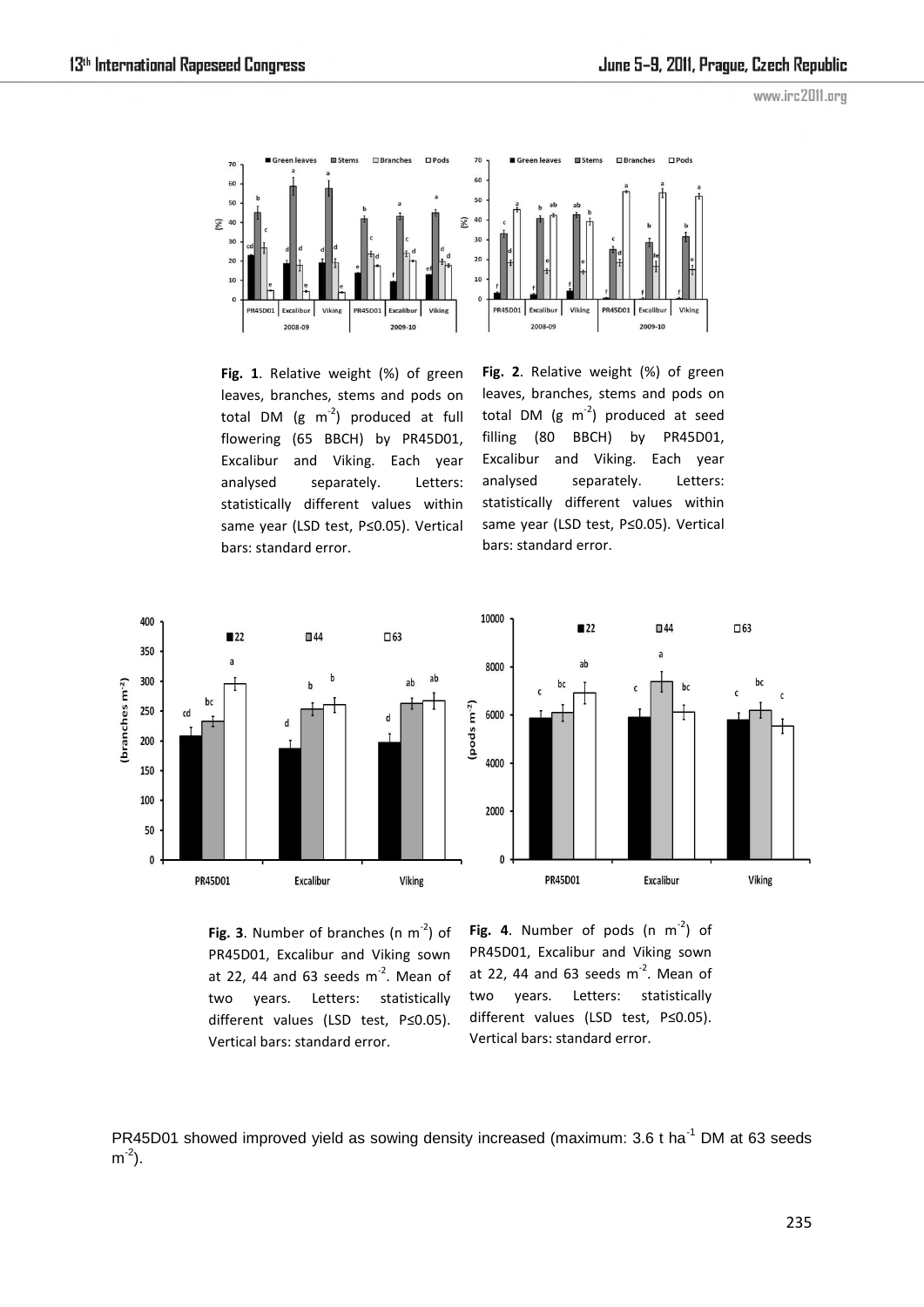Correlation analysis - only hybrid types were examined - revealed that, among morphological parameters, spring biomass (29 and 35 BBCH, i.e., beginning and full stem elongation) and stem weight at seed filling were significantly, but moderately, linked to final seed yield ( $R^2$  = 0.24, 0.23 and 0.36 respectively, P≤0.05). Multiple regression analysis confirmed these findings, showing that OSR seed yield was significantly influenced by the DM accumulated until 29 BBCH, (DM 29 BBCH), the weight of stems (STM) and the number of ramifications (NRMF). The three variables retained by the model accounted for 62% of variability, 11% by DM 29 BBCH, 36% by STM and 15% by NRMF, as follows:

*OSR yield =* 2.43 + 0.004\*NRMF + 0.004\*DM 29 BBCH + 0.003\*STM



**Fig. 5**. Seed yield (t DM ha<sup>-1</sup>) of PR45D01, Excalibur and Viking sown at 22, 44 and 63 seeds  $m^2$ . Mean of two years. Letters: statistically different values (LSD test, P≤0.05). Vertical bars: standard error.

In Excalibur, seed yield was significantly positively correlated to DM produced at 29 BBCH  $(R^2 = 0.26,$ P≤0.05); the yield of the semi-dwarf was linked to that accumulated at 80 BBCH  $(R^2 = 0.26, P \le 0.05)$ . The more vigorous conventional hybrid probably reached the quantity of biomass and assimilates necessary to support pod and seed development earlier.